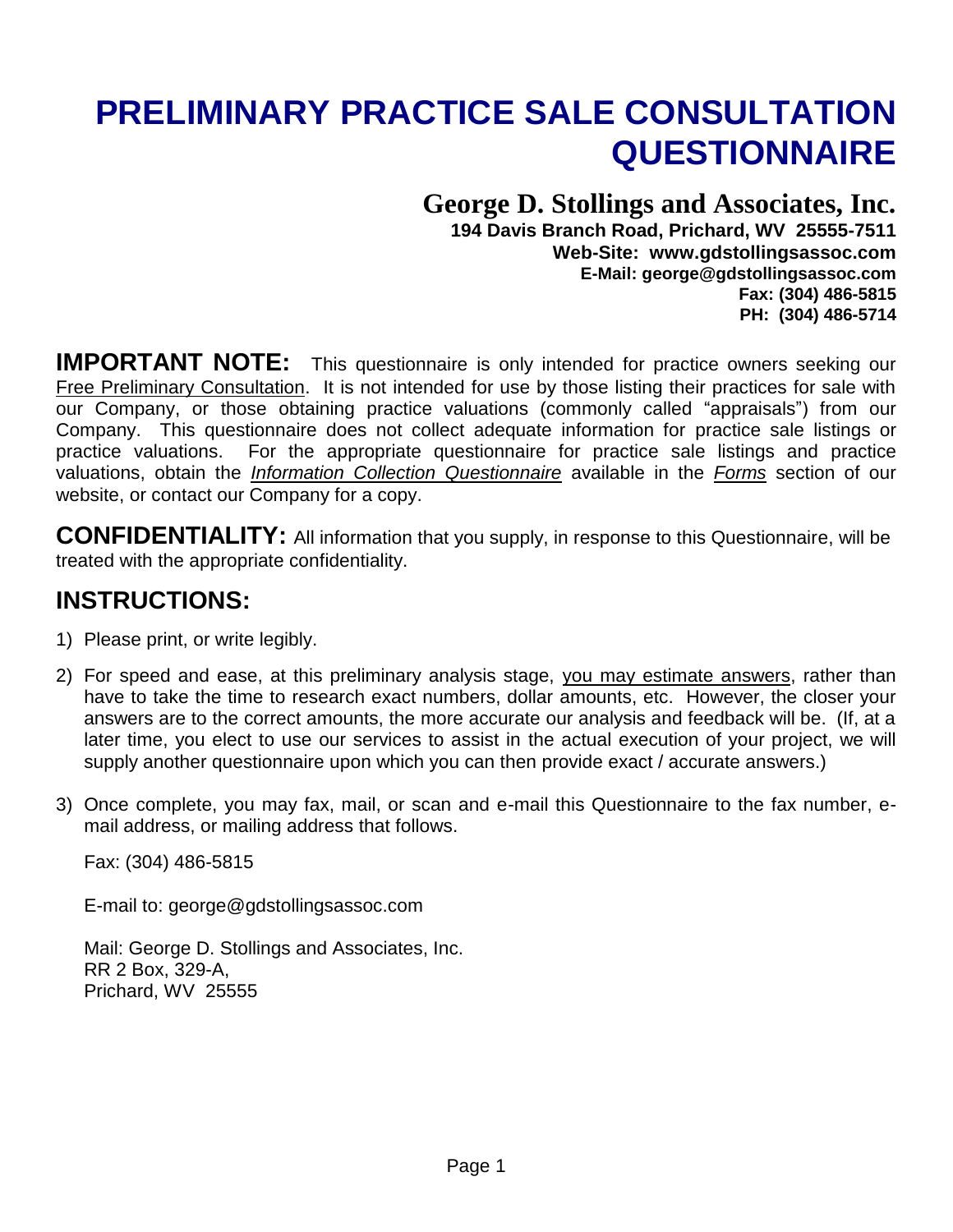#### **PRACTICE OWNER(S) INFORMATION**

|                                                                     |                | Date: _______________________           |
|---------------------------------------------------------------------|----------------|-----------------------------------------|
| Year of dental school graduation?                                   |                |                                         |
|                                                                     |                |                                         |
|                                                                     | State: _______ |                                         |
|                                                                     |                | Office Fax: <u>____________________</u> |
| Home/evening contact Ph: _____________________                      |                |                                         |
|                                                                     |                |                                         |
|                                                                     |                |                                         |
| Do you check e-mails frequently? (__) Yes (__) No                   |                |                                         |
| Do you have Microsoft Word Software? Adobe Acrobat Reader Software? |                |                                         |
|                                                                     |                |                                         |
|                                                                     | State: ______  | Zip:                                    |

#### **YOUR THOUGHTS & PLANS**

Please describe what you would like to accomplish in regards to your practice, when you would like to do so, and describe how you see it unfolding (e.g. structure, timing, role of associates or buyers, etc.). Once we review the information that you provide on this questionnaire, we may suggest difference approaches, but we want to make sure that we first understand and consider your objectives and ideas.

(Use supplemental pages if more space is needed.)

#### **GENERAL PRACTICE / OFFICE INFORMATION:**

For the last two years for which you have filed a tax return, please provide the following:

Most Recent Year - Note The Year: \_\_\_\_\_\_\_ Approximate -- Total Office Collections: \$ Approximate -- Your Personal Taxable Income / Profit From The Practice: \$

Year Before – Note The Year: Approximate -- Total Office Collections: \$ Approximate -- Your Personal Taxable Income / Profit From The Practice: \$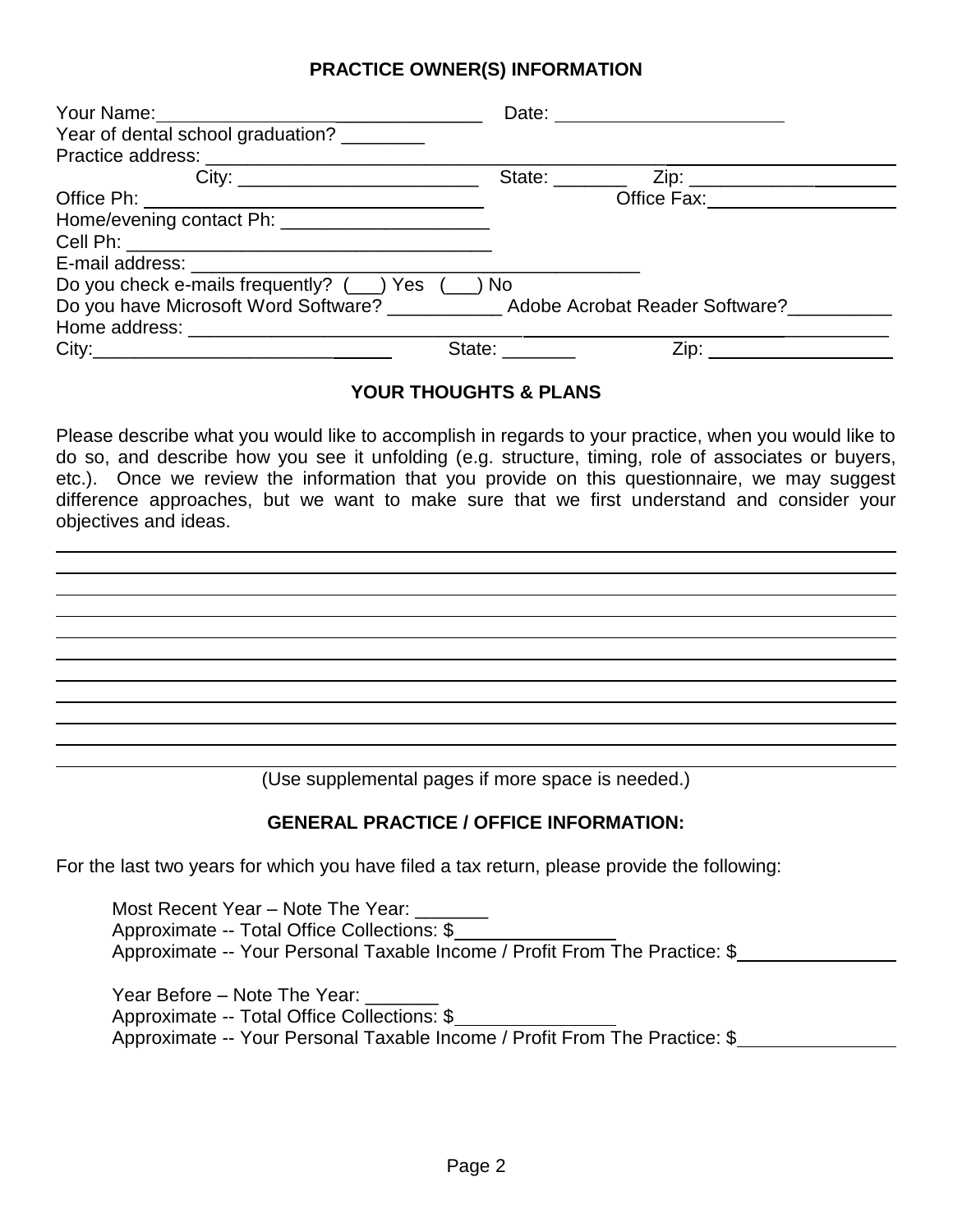| Last year, approximately how much was produced (fee charges) per year by each of the following?<br>You (the practice owner):<br>Your associate (if you have one):<br>Your hygiene department:<br>Total For Entire The Office / Practice:<br>Your hygiene department:<br>Total For Entire The Office / Practice:                                                                                                    |
|--------------------------------------------------------------------------------------------------------------------------------------------------------------------------------------------------------------------------------------------------------------------------------------------------------------------------------------------------------------------------------------------------------------------|
| Square footage of your office suite: ___________<br>Total number of fully equipped operatories: All types: ___ # for Dentists: ____ # for Hygienists ___<br>Number of operatory rooms available, but not equipped: ____<br>Average age of your dental equipment: _____ years<br>Year in which your newest operatory was purchased: _____<br>Dental equipment is: ( ) Right-handed ( ) Left-handed ( ) Ambidextrous |
| If you LEASE or RENT YOUR OFFICE SPACE from another party:                                                                                                                                                                                                                                                                                                                                                         |
| O Current monthly rent: \$<br>o Years remaining on lease: _______<br>o Do you have an option to renew? _______ For ___ years. At \$_____/mo. Rent.<br>○ Can your lease be assigned to a buyer if you sell your practice? ____________                                                                                                                                                                              |
| If you OWN YOUR OFFICE SPACE:                                                                                                                                                                                                                                                                                                                                                                                      |
| $\circ$ If you sold the building to a practice buyer – the sale price you'd ask? $\frac{1}{2}$<br>o If you leased to a practice buyer - the monthly rent you'd ask? \$<br>o Which will you require?<br>(___) Practice buyer must purchase office building;<br>(__) Practice buyer must lease office building; or<br>(__) Either of the above.                                                                      |
| What do you think is the <i>approximate</i> value of your practice? \$<br>How did you determine this, or estimate this dollar value? _____________________                                                                                                                                                                                                                                                         |
| Is money from your future practice sale very important to your retirement plans? $($ ) Yes $($ ) No<br>On what approximate date do you plan to retire or cease private practice? _________________________                                                                                                                                                                                                         |
| Is your health insurance provided for you, through a health insurance plan established by your<br>practice's corporation or limited liability company? ( () Yes ( ) No                                                                                                                                                                                                                                             |
| Until you retire or sell your practice, in regards to your current income:<br>(__) I need for my income to increase (__) I need to maintain my current income level<br>) I can accept a decline in my income, but need to make at least \$____________ per year.                                                                                                                                                   |
|                                                                                                                                                                                                                                                                                                                                                                                                                    |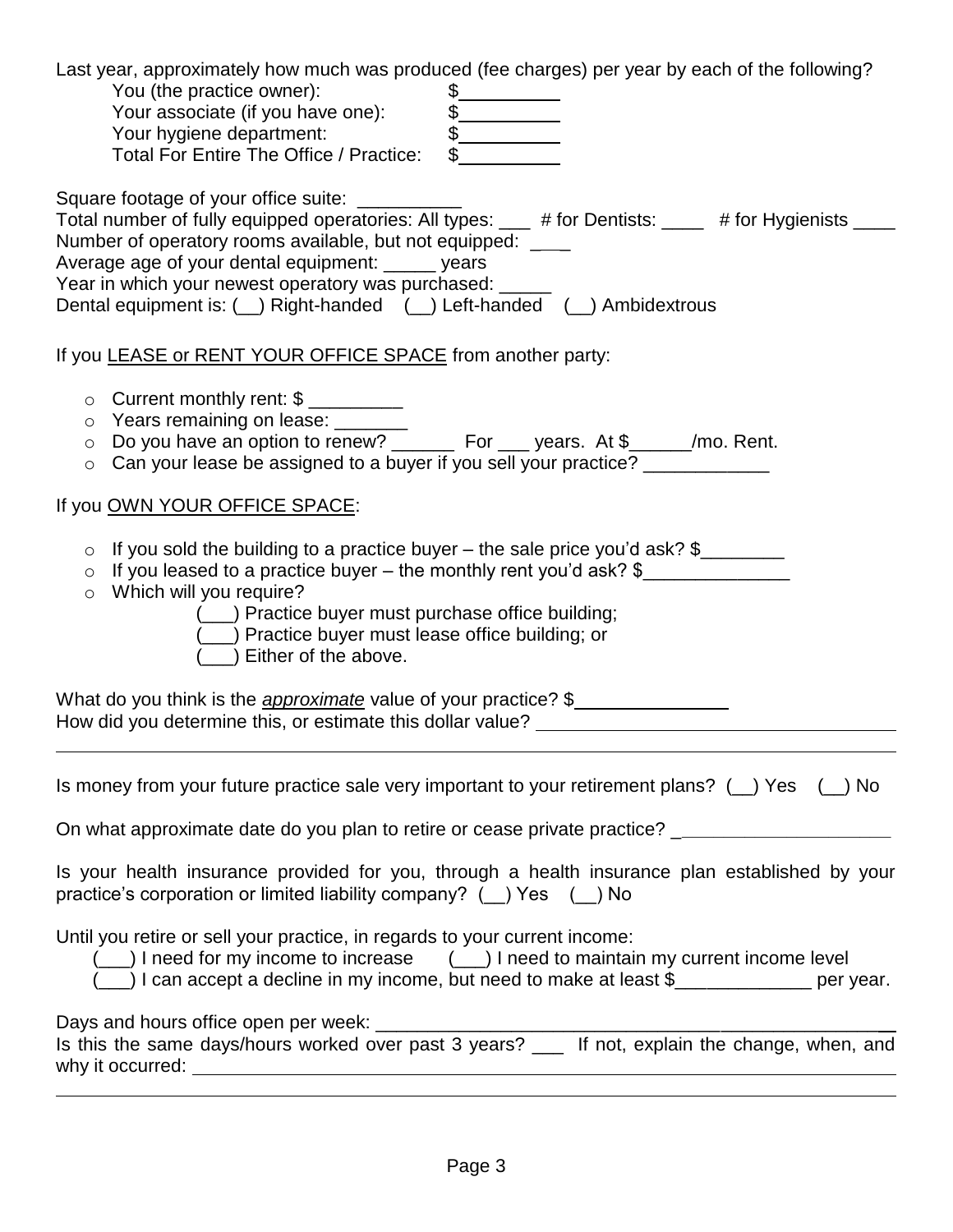Estimate the percentage of your production & collection that come from each of the following:

| % from recall services<br>___% from restorative (fillings)<br>___% from crown & bridge<br>__% from removable pros.<br>___% simple extractions<br>___% cosmetic dentistry<br>- % from endodontics<br>__% from periodontics<br>__% implant placement<br>___% surgery (impactions, etc.) _____% orthodontics<br>___% implant restoration<br>___% TMJ treatment / therapy ____% sedation fees<br>2% Other:                                                                                                                                                                                                                                                     |
|------------------------------------------------------------------------------------------------------------------------------------------------------------------------------------------------------------------------------------------------------------------------------------------------------------------------------------------------------------------------------------------------------------------------------------------------------------------------------------------------------------------------------------------------------------------------------------------------------------------------------------------------------------|
| Estimate the percentage of your collections that come from each of the following:<br>Capitation / HMO / DMO / Managed Care contracts: ___%<br>PPO's, including Delta Dental: ---------------------------- ___%<br>Standard Indemnity Insurance: --------------------------- _ %                                                                                                                                                                                                                                                                                                                                                                            |
| Estimate average number of new patients seen per month: _____                                                                                                                                                                                                                                                                                                                                                                                                                                                                                                                                                                                              |
| Estimate of the number of recall patients seen in last 6 months:                                                                                                                                                                                                                                                                                                                                                                                                                                                                                                                                                                                           |
| How far ahead, in weeks, is your personal appointment schedule booked? _____ wks                                                                                                                                                                                                                                                                                                                                                                                                                                                                                                                                                                           |
| Average number of patients you personally see per work day (exclude hygiene): ______                                                                                                                                                                                                                                                                                                                                                                                                                                                                                                                                                                       |
| Please fill-out the following in regards to your hygienists:                                                                                                                                                                                                                                                                                                                                                                                                                                                                                                                                                                                               |
| Hygienist   Days Per Week<br>$\frac{1}{1}$ Hours Per Day $\frac{1}{1}$ Average # Patients Seen Per Work Day<br>#1<br>$\begin{array}{c} \begin{array}{c} \end{array} & \begin{array}{c} \end{array} \\ \begin{array}{c} \end{array} \end{array}$<br>#2<br>#3                                                                                                                                                                                                                                                                                                                                                                                                |
| Number of front desk employees: ______<br>Number of expanded duty assistants: ______                                                                                                                                                                                                                                                                                                                                                                                                                                                                                                                                                                       |
| Number of full-time standard assistants: ________ Number of part-time standard assistants: _____                                                                                                                                                                                                                                                                                                                                                                                                                                                                                                                                                           |
| RE: New Technologies in Your Practice (check applicable spaces):<br>( _) Digital X-ray --------------- ( _) Sensors --------- or -- ( _) Phosphorus plates<br>( _) Cerec ------------------------- ( _) Used regularly -- or -- ( _) Used infrequently<br>$(\_)$ Intra-oral camera --------- $(\_)$ Used regularly -- or -- $(\_)$ Used infrequently<br>( ) Computer charting<br>( ) Computers in all operatories, networked<br>$(\_)$ Laser ------------------------ $(\_)$ Used regularly --- or -- $(\_)$ Used infrequently<br>Used for what procedures? _______<br>( ) ZOOM ------------------------ ( ) Used regularly -- or -- ( ) Used infrequently |
| Is your practice "amalgam free"? ( ) Yes ( ) No Comment: _______________________                                                                                                                                                                                                                                                                                                                                                                                                                                                                                                                                                                           |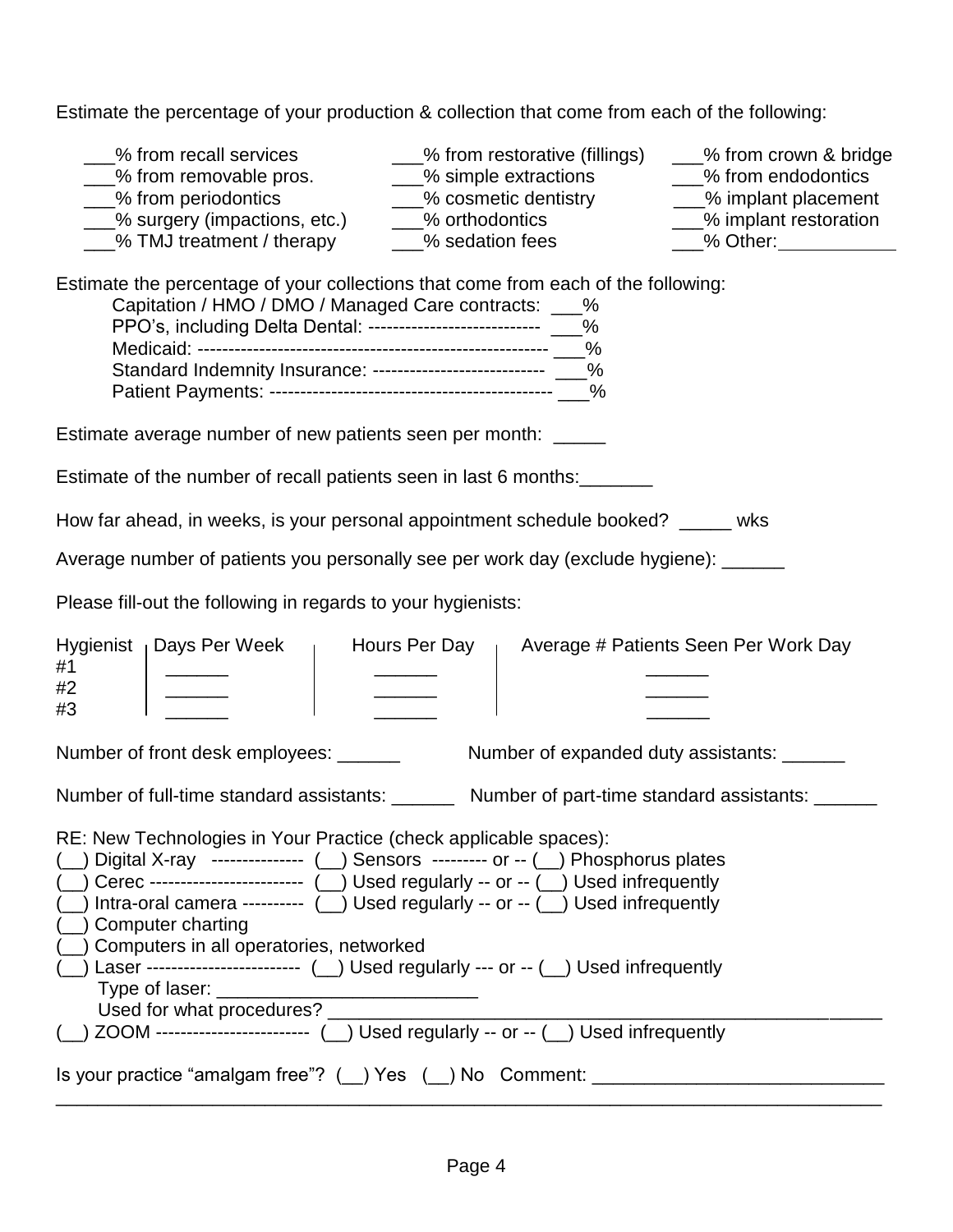| What are your standard fees for?<br>Crown \$<br>Adult Prophy \$<br>3 Surface posterior composite \$                                                                                                                    | Panoramic x-ray \$<br>3 Surface Amalgam \$<br>Single canal root canal \$ |
|------------------------------------------------------------------------------------------------------------------------------------------------------------------------------------------------------------------------|--------------------------------------------------------------------------|
| Do you have a second satellite office? $(\_)$ Yes $(\_)$ No --- If "Yes", how far from this office is that<br>satellite office located? ______________ miles                                                           |                                                                          |
| Does your practice have a website? ( $\Box$ ) Yes ( $\Box$ ) No – If "Yes", please provide the website                                                                                                                 |                                                                          |
| What factors have affected your practice, positively or negatively, in the past five (5) years?                                                                                                                        |                                                                          |
|                                                                                                                                                                                                                        |                                                                          |
| Are special skills required to provide the treatment that you provide? _____ If so, please describe: __                                                                                                                |                                                                          |
| Total length of time in practice: ____________ At this specific office / location: _______________                                                                                                                     |                                                                          |
| Do you depend on advertising to sustain patient flow, new patient influx, and production?                                                                                                                              |                                                                          |
|                                                                                                                                                                                                                        |                                                                          |
| If you have loans or debts on the practice or its assets (equipment, etc.), or personal loans for which<br>practice assets were used as collateral, please note them below. For each, please provide the<br>following: |                                                                          |

|                                      | Lender / Bank Name | <b>Amount Still</b><br>Owed | Monthly<br>Payment Left On | Years<br>On Loan             | What items are collateral<br>for this loan? (What are<br>liens placed on?) |
|--------------------------------------|--------------------|-----------------------------|----------------------------|------------------------------|----------------------------------------------------------------------------|
| Loan 1<br>Loan 2<br>Loan 3<br>Loan 4 |                    |                             |                            | vrs.<br>vrs.<br>vrs.<br>vrs. |                                                                            |

If your plan is to sell your practice:

Will you work after sale, to assist transition? \_\_\_\_\_\_\_\_\_\_\_ For how long? \_\_\_\_\_\_\_\_\_\_\_\_\_ Is it mandatory that you stay on to work?  $(\_)$  Yes  $(\_)$  No

If "Yes" – how many days per week do you want to work? \_\_\_\_\_\_\_\_ / wk

If "Yes" – what minimum annual income do you want to maintain? \$

Do you have any health, illness, or any disability conditions that could result in a production decline? \_\_\_\_\_\_\_\_\_\_\_\_\_\_\_\_\_\_\_\_\_\_\_\_\_\_\_\_\_\_\_\_\_\_\_\_\_\_\_\_\_\_\_\_\_\_\_\_\_\_\_\_\_\_\_\_\_\_\_\_\_\_\_\_\_\_\_\_\_\_\_\_\_\_\_\_\_\_\_\_

Have there been any EPA problems, investigations, or is there anything else that indicates the possibility of environmental problems in or around your facility? \_\_\_\_\_\_\_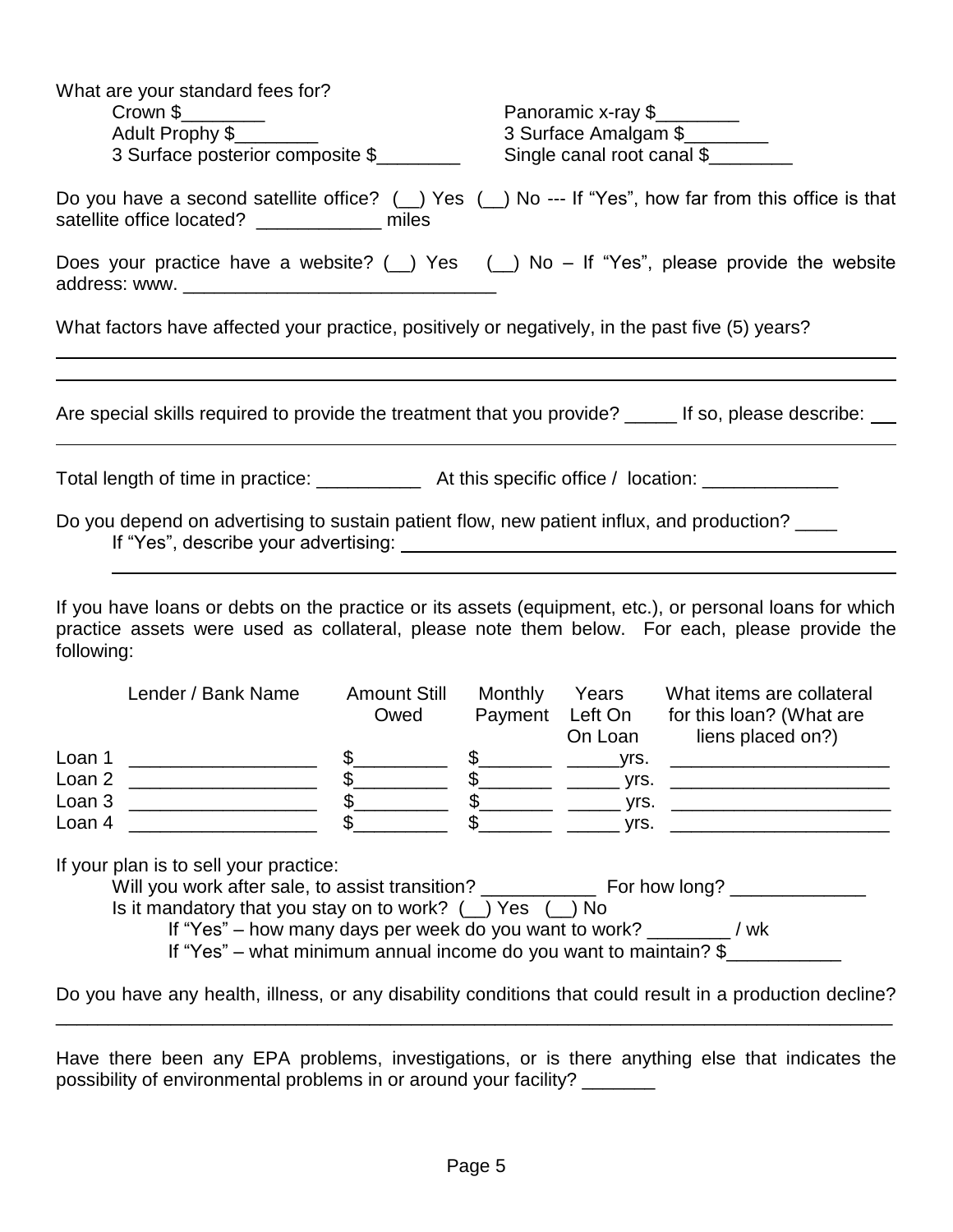| Have there been any law suits/legal actions relative to your practice in the past 5 years? |  |  |  |  |
|--------------------------------------------------------------------------------------------|--|--|--|--|
| If so, please explain:                                                                     |  |  |  |  |

|                 |  |  | Have there been any dental board investigations or actions in the last 5 years? |  |  |  | If so, |
|-----------------|--|--|---------------------------------------------------------------------------------|--|--|--|--------|
| please explain: |  |  |                                                                                 |  |  |  |        |

Are there any factors (your community, the economy, with your practice or staff, or any aspect of your operation, etc.) that would, or could cause your practice operating and financial results in the future to vary from those obtained last year? \_\_\_\_\_\_\_\_\_

\_\_\_\_\_\_\_\_\_\_\_\_\_\_\_\_\_\_\_\_\_\_\_\_\_\_\_\_\_\_\_\_\_\_\_\_\_\_\_\_\_\_\_\_\_\_\_\_\_\_\_\_\_\_\_\_\_\_\_\_\_\_\_\_\_\_\_

If yes, explain:

| Which best describes your office location? |  |                                                                               |  |
|--------------------------------------------|--|-------------------------------------------------------------------------------|--|
|                                            |  | ( ) Inner city ( ) urban ( ) Suburban ( ) Small City ( ) Small town ( ) Rural |  |

Describe the neighborhood in which your practice is located?

#### **INFORMATION ABOUT YOUR CURRENT DENTAL ASSOOCIATE**

Skip this section if you do not currently have an employed (or independent contractor) dental associate.

1) Describe the formula used to pay your associate:

| 2) | Days and hours each day that your associate works: |
|----|----------------------------------------------------|
|    |                                                    |

3) Associate's Income: Last Year: \$ Year Before Last: \$

4) How long has he / she worked in your practice?

- 5) Approximately what were the total annual collections of the practice before the associate joined your practice? \$\_\_\_\_\_\_\_\_\_\_\_
- 6) What do you think are your associate's career and financial goals for the next 5 to 10 years?
- 7) Associate's age? \_\_\_\_\_\_ yrs.
- 8) Does your associate work under a written and signed employment or independent contractor agreement (contract)? (\_\_\_) Yes (\_\_\_) No
	- a. If yes, does it contain a restrictive covenant (non-compete) agreement (\_\_) Yes (\_\_) No
	- b. If it does:
		- i. How many miles?
		- ii. How many years?